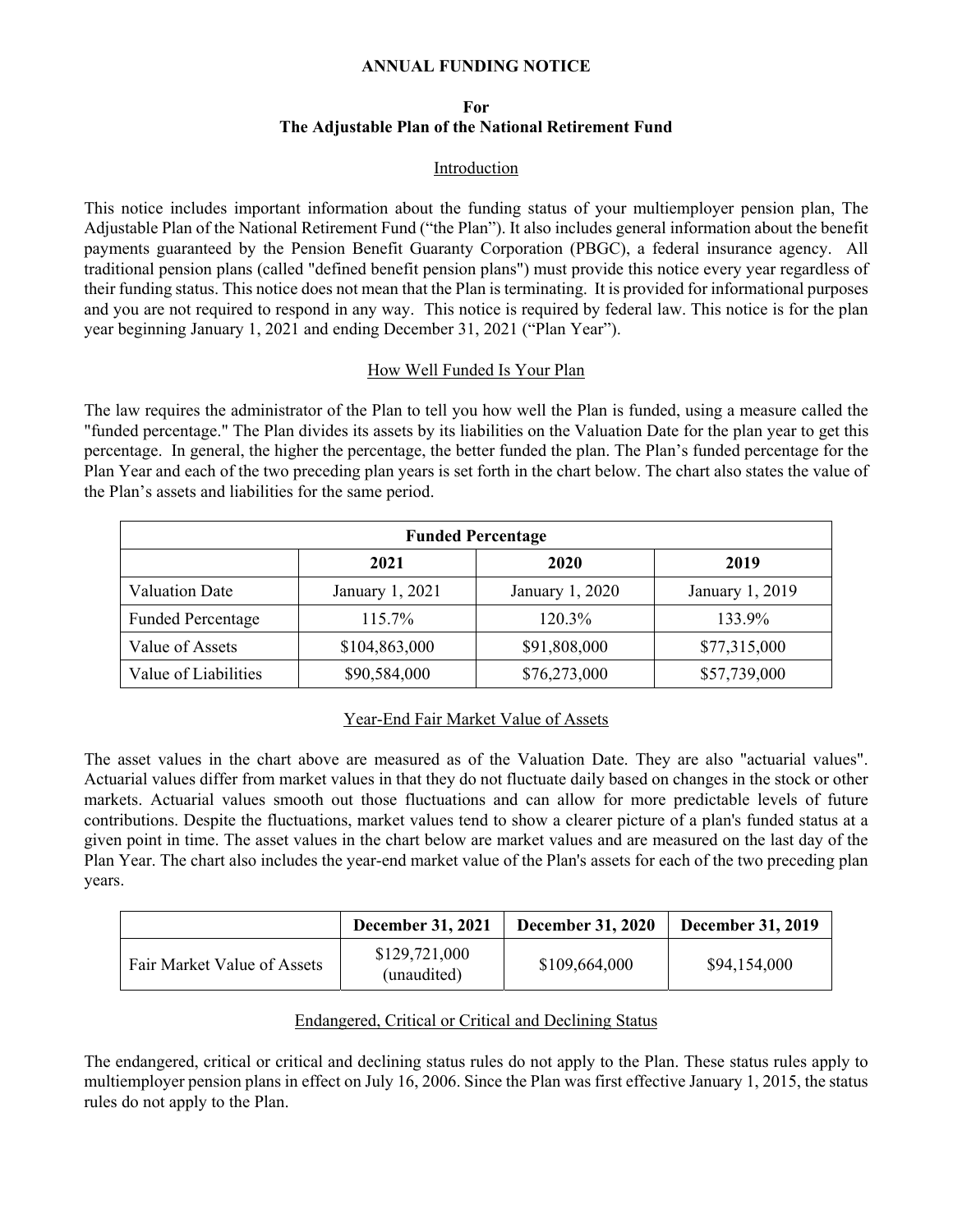Under federal pension law, a plan generally is in "endangered" status if its funded percentage is less than 80 percent. A plan is in "critical" status if the funded percentage is less than 65 percent (other factors may also apply). A plan is in "critical and declining" status if it is in critical status and is projected to become insolvent (run out of money to pay benefits) within 15 years (or within 20 years if a special rule applies). If a pension plan enters endangered status, the trustees of the plan are required to adopt a funding improvement plan. Similarly, if a pension plan enters critical status or critical and declining status, the trustees of the plan are required to adopt a rehabilitation plan. Funding improvement and rehabilitation plans establish steps and benchmarks for pension plans to improve their funding status over a specified period of time. The plan sponsor of a plan in critical and declining status may apply for approval to amend the plan to reduce current and future payment obligations to participants and beneficiaries.

# Participant Information

The total number of participants and beneficiaries covered by the Plan on the valuation date was 40,393. Of this number, 24,163 were current employees, 1,881 were retired and receiving benefits, and 14,349 were retired or no longer working for the employer and have a right to future benefits.

## Funding & Investment Policies

Every pension plan must have a procedure to establish a funding policy for plan objectives. A funding policy relates to how much money is needed to pay promised benefits. The funding policy of the Plan is for employers to make contributions pursuant to the various collective bargaining agreements under which the Plan is maintained, but in no case less than those required under federal pension law.

Pension plans also have investment policies. These generally are written guidelines or general instructions for making investment management decisions. The investment policy of the Plan is to build a diversified portfolio of domestic and international equity securities, fixed income and real estate debt securities and alternative investments which include real estate equity, hedge fund of funds and private equity partnerships.

Under the Plan's investment policy, the Plan's assets were allocated among the following categories of investments, as of the end of the Plan Year. These allocations are percentages of total assets:

| <b>Asset Allocations</b>                                                         | Percentage |
|----------------------------------------------------------------------------------|------------|
|                                                                                  |            |
| Cash (Interest bearing and non-interest bearing)<br>1.                           | $0\%$      |
| U.S. Government securities<br>2.                                                 | $0\%$      |
| Corporate debt instruments (other than employer securities):<br>3.               |            |
| Preferred                                                                        | $0\%$      |
| All other                                                                        | $0\%$      |
| Corporate stocks (other than employer securities):<br>4.                         |            |
| Preferred                                                                        | $0\%$      |
| Common                                                                           | $0\%$      |
| Partnership/joint venture interests<br>5.                                        | 0%         |
| Real estate (other than employer real property)<br>6.                            | $0\%$      |
| Loans (other than to participants)<br>7.                                         | $0\%$      |
| Participant loans<br>8.                                                          | $0\%$      |
| Value of interest in common/collective trusts<br>9.                              | 61.96%     |
| 10. Value of interest in pooled separate accounts                                | $0\%$      |
| 11. Value of interest in 103-12 investment entities                              | 23.80%     |
| 12. Value of interest in registered investment companies (e.g., mutual funds)    | 14.24%     |
| 13. Value of funds held in insurance co. general account (unallocated contracts) | $0\%$      |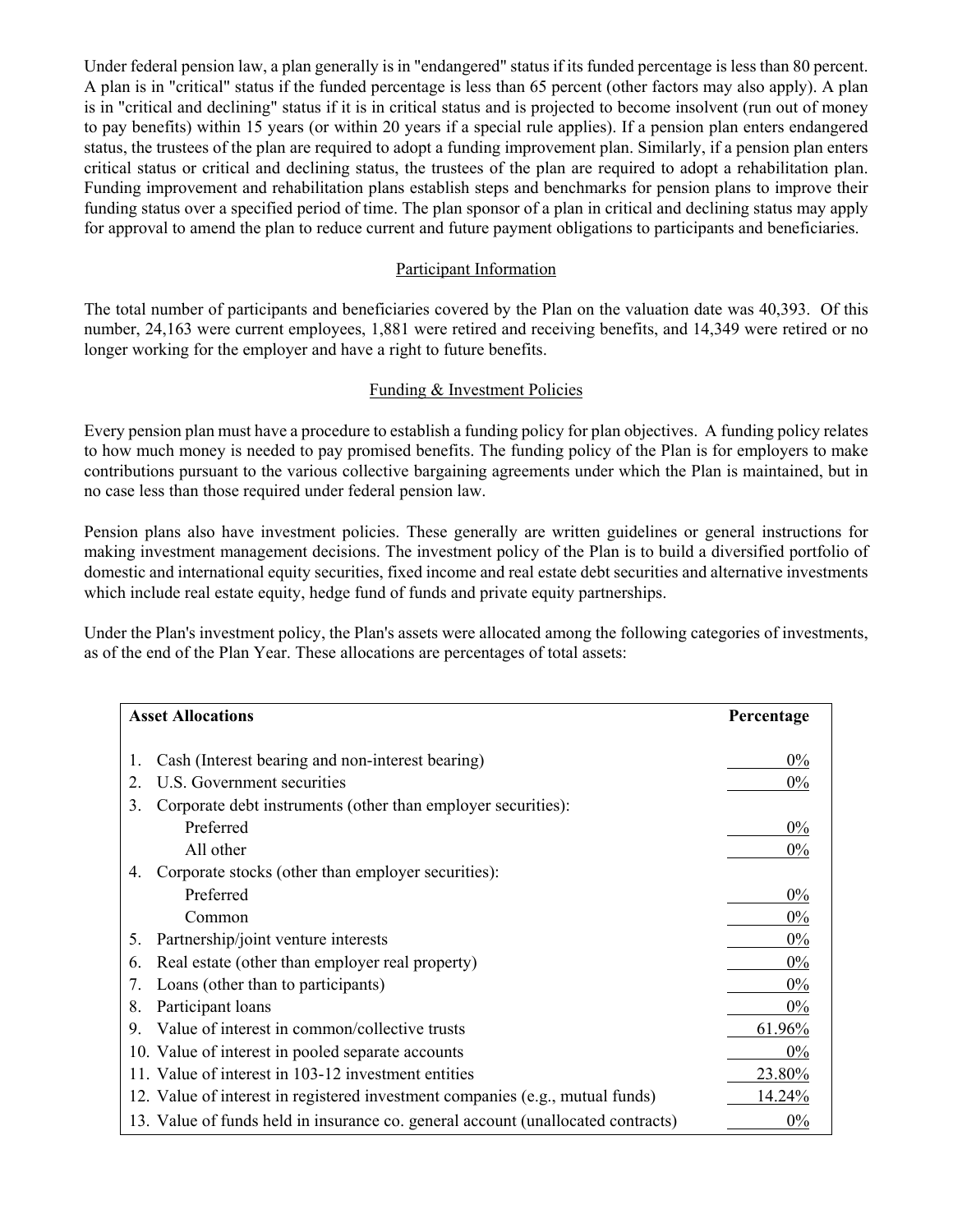| 14. Employer-related investments:                       |       |
|---------------------------------------------------------|-------|
| <b>Employer Securities</b>                              | 0%    |
| Employer real property                                  | $0\%$ |
| 15. Buildings and other property used in plan operation | $0\%$ |
| 16. Other                                               | 0%    |

For information about the Plan's investment in any of the following types of investments-common/collective trusts, pooled separate accounts, or 103-12 investment entities – contact the National Retirement Fund at (866) 493-0132 or 333 Westchester Avenue, Suite N101, White Plains, NY 10604-2938.

## Right to Request a Copy of the Annual Report

Pension plans must file annual reports with the US Department of Labor. The report is called the "Form 5500." These reports contain financial and other information. You may obtain an electronic copy of your Plan's annual report by going to www.efast.dol.gov and using the search tool. Annual reports also are available from the US Department of Labor, Employee Benefits Security Administration's Public Disclosure Room at 200 Constitution Avenue, NW, Room N- 1513, Washington, DC 20210, or by calling 202.693.8673. Or you may obtain a copy of the Plan's annual report by making a written request to the plan administrator. Annual reports do not contain personal information, such as the amount of your accrued benefit. You may contact your plan administrator if you want information about your accrued benefits. Your plan administrator is identified below under "Where To Get More Information". Note that the 2021 report is not expected to be available until mid-October 2022.

# Summary of Rules Governing Insolvent Plans

Federal law has a number of special rules that apply to financially troubled multiemployer plans that become insolvent, either as ongoing plans or plans terminated by mass withdrawal. The plan administrator is required by law to include a summary of these rules in the annual funding notice. A plan is insolvent for a plan year if its available financial resources are not sufficient to pay benefits when due for that plan year. An insolvent plan must reduce benefit payments to the highest level that can be paid from the plan's available resources. If such resources are not enough to pay benefits at the level specified by law (see Benefit Payments Guaranteed by the PBGC, below), the plan must apply to the PBGC for financial assistance. The PBGC will loan the plan the amount necessary to pay benefits at the guaranteed level. Reduced benefits may be restored if the plan's financial condition improves.

A plan that becomes insolvent must provide prompt notice of its status to participants and beneficiaries, contributing employers, labor unions representing participants, and PBGC. In addition, participants and beneficiaries also must receive information regarding whether, and how, their benefits will be reduced or affected, including loss of a lump sum option.

# Benefit Payments Guaranteed by the PBGC

The maximum benefit that the PBGC guarantees is set by law. Only benefits that you have earned a right to receive and that cannot be forfeited (called vested benefits) are guaranteed. There are separate insurance programs with different benefit guarantees and other provisions for single-employer plans and multiemployer plans. Your Plan is covered by PBGC's multiemployer program. Specifically, the PBGC guarantees a monthly benefit payment equal to 100 percent of the first \$11 of the Plan's monthly benefit accrual rate, plus 75 percent of the next \$33 of the accrual rate, times each year of credited service. The PBGC's maximum guarantee, therefore, is \$35.75 per month times a participant's years of credited service.

*Example 1*: If a participant with 10 years of credited service has an accrued monthly benefit of \$600, the accrual rate for purposes of determining the PBGC guarantee would be determined by dividing the monthly benefit by the participant's years of service (\$600/10), which equals \$60. The guaranteed amount for a \$60 monthly accrual rate is equal to the sum of \$11 plus \$24.75 (.75 x \$33), or \$35.75. Thus, the participant's guaranteed monthly benefit is \$357.50 (\$35.75 x 10).